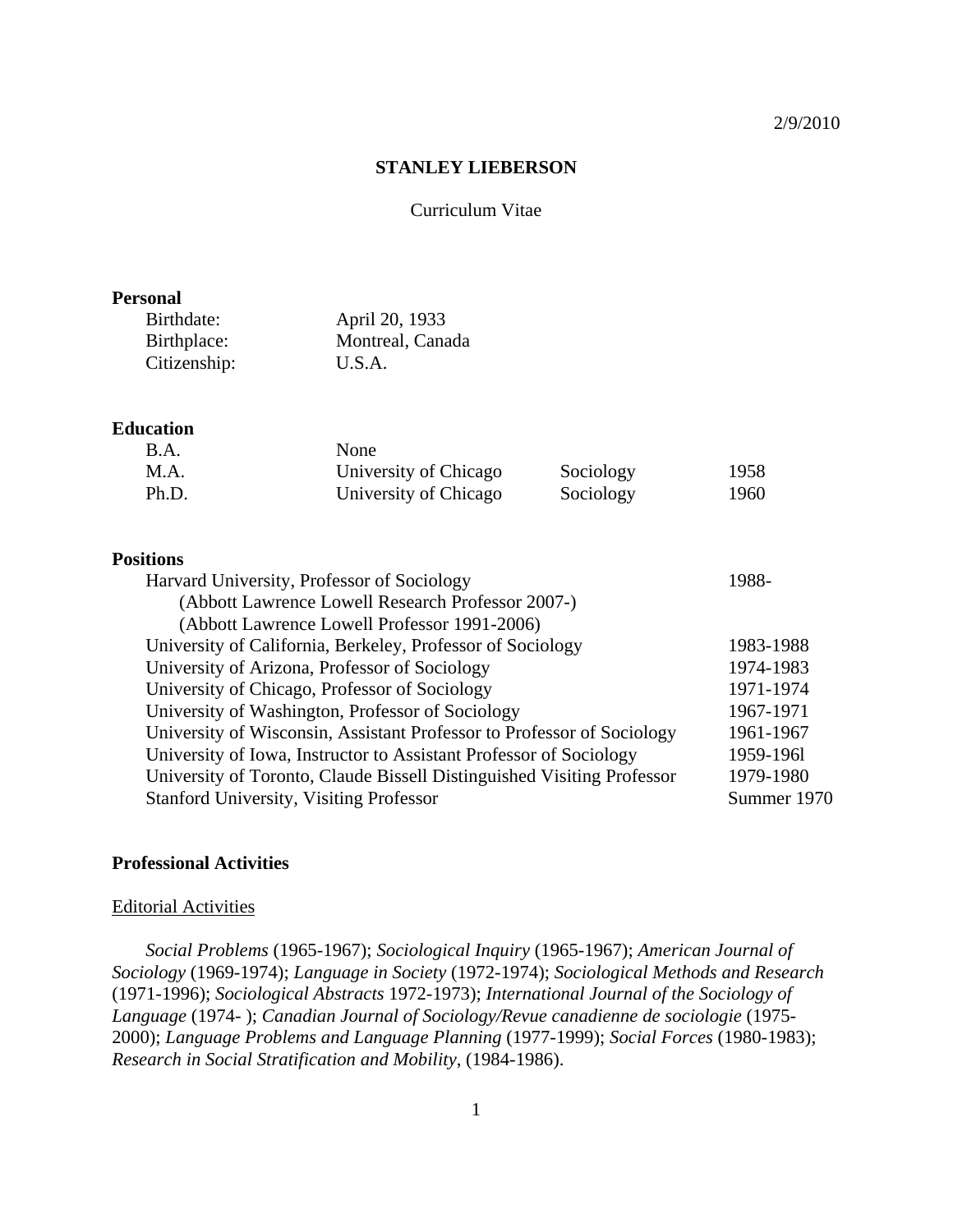# **Other Professional Activities**

| University of Chicago Colver-Rosenberger Educational Prize for outstanding<br>dissertation in Sociology, 1958-1960                                              | 1960                           |
|-----------------------------------------------------------------------------------------------------------------------------------------------------------------|--------------------------------|
| Committee on Sociolinguistics, Social Science Research Council                                                                                                  | 1964-1970                      |
| Board of Directors, Population Association of America                                                                                                           | 1969-1972                      |
| Member of Government Statistics Committee, American Sociological Association                                                                                    | 1968-1973                      |
| State Representative, Midwest Sociological Society                                                                                                              | 1965-1967                      |
| Committee on Publications, Pacific Sociological Society                                                                                                         | 1968-1971                      |
| Advisory Committee Observer, Adviser Committee and Council of the<br>Survey of Language Use and Language Teaching in Eastern Africa, Dar es Salaam,<br>Tanzania | 1968                           |
| Committee of Examiners, GRE Advanced Sociology Test                                                                                                             | 1969-1973                      |
| Member, Program Committee, American Sociological Association Annual Meetings                                                                                    | 1971                           |
| Member, Publications Committee, American Sociological Association<br>(Chairman, 1971-1972)                                                                      | 1970-1973                      |
| Elected to Sociological Research Association<br><b>Executive Committee</b><br>President                                                                         | 1970<br>1976-1981<br>1980-1981 |
| Member, Committee on Population Statistics, Population Association of America                                                                                   | 1970-1972                      |
| Member, Advisory Council of Sociological Abstracts                                                                                                              | 1972-1973                      |
| Guggenheim Fellowship                                                                                                                                           | 1972-1973                      |
| Nominations Committee, Pacific Sociological Association                                                                                                         | 1977-1978                      |
| Member, Advisory Panel on Collective Disorders, LEAA, Department of Justice                                                                                     | 1977-1978                      |
| Member, Dubois Johnson Frazier Award Selection Committee,<br>American Sociological Association                                                                  | 1978-1980                      |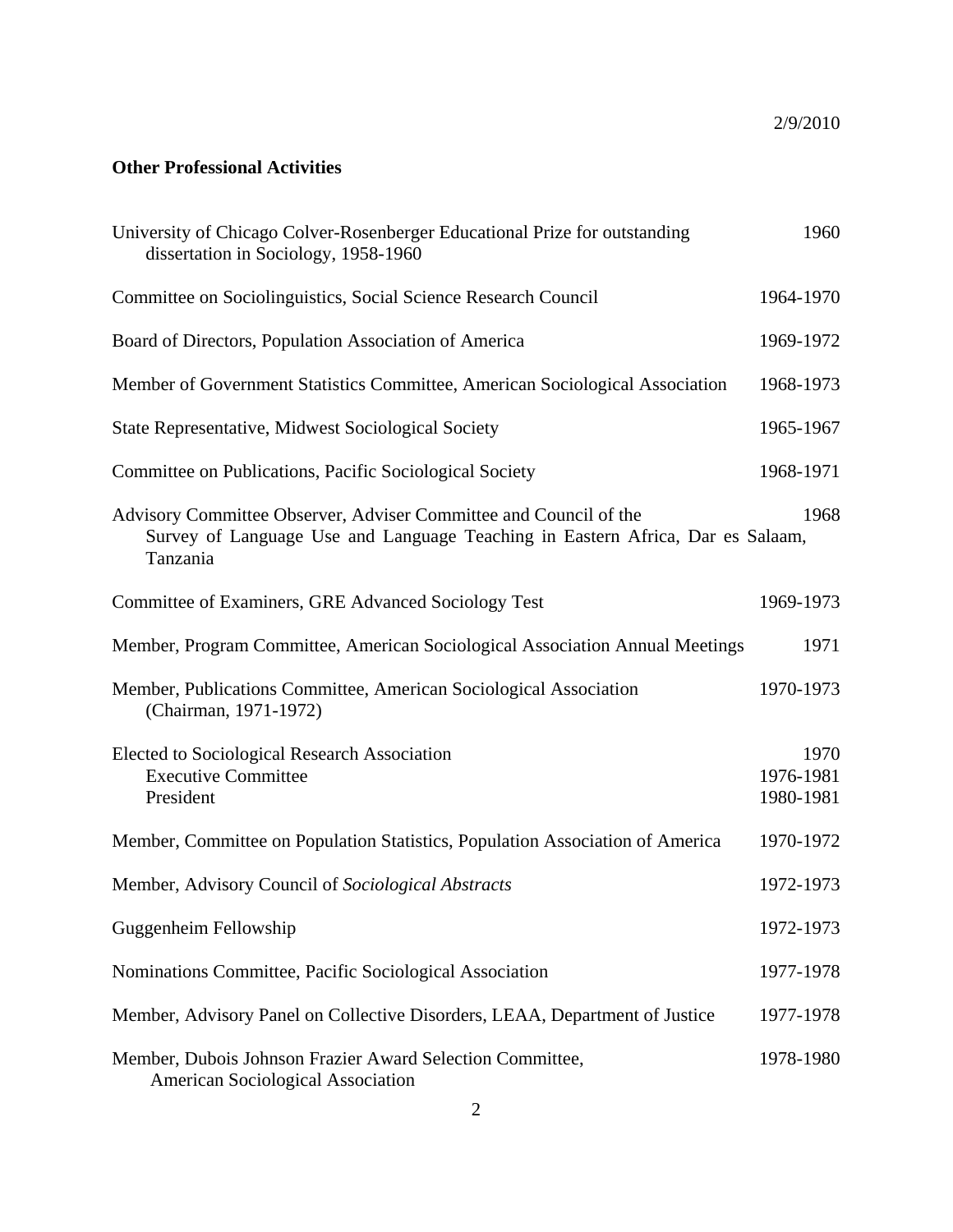| Sociology Advisory Committee, National Science Foundation                                                                                                                                                                                                                                                                                                               | 1978-1981    |
|-------------------------------------------------------------------------------------------------------------------------------------------------------------------------------------------------------------------------------------------------------------------------------------------------------------------------------------------------------------------------|--------------|
| Advisory Committee, 1980 Census, Volume 2, Ancestry of the Population Report                                                                                                                                                                                                                                                                                            | 1980         |
| Special Reviewer, Social Science and Population Study Section,<br>Department of Health and Human Resources                                                                                                                                                                                                                                                              | 1982         |
| A Piece of the Pie, Distinguished Contribution to Scholarship Award,<br>American Sociological Association                                                                                                                                                                                                                                                               | 1982         |
| Member of Special Study Section, National Institute of Health                                                                                                                                                                                                                                                                                                           | 1983         |
| Vice President, Pacific Sociological Association                                                                                                                                                                                                                                                                                                                        | 1984-1985    |
| President, Pacific Sociological Association                                                                                                                                                                                                                                                                                                                             | 1987-1988    |
| Hollingshead Lecture, Yale University                                                                                                                                                                                                                                                                                                                                   | 1983         |
| Fellow, American Academy of Arts & Sciences                                                                                                                                                                                                                                                                                                                             | Elected 1983 |
| American Sociological Association, Council<br>Council Liaison with:<br>Committee on World Sociology<br>Committee on Awards Policy (co-chair 1987)<br>Member of Ad hoc Committee on Redistricting the American Sociological Association, 1987;<br>Ad hoc Committee to Review American Sociological Association Governance<br>Structure, with Special Focus on EOB, 1987. | 1984-1987    |
| Member, Irene B. Taeuber Award Committee, Population Association of America                                                                                                                                                                                                                                                                                             | 1984-1987    |
| Elected to the Council, Section on Methodology, American Sociological Association 1987-1990                                                                                                                                                                                                                                                                             |              |
| Member, Committee on the Status of Black Americans, Commission on Behavioral<br>Sciences and Education, National Academy of Sciences/National Research Council                                                                                                                                                                                                          | 1985-1989    |
| Member, Harvard University Overseers' Committee to Visit the Dept. of Sociology                                                                                                                                                                                                                                                                                         | 1985-1988    |
| Presented papers at the Joint USA-USSR Symposium on Comparative Ethnic Processes: New<br>Orleans, April 1984; Kiev, June 1985; Princeton, New Jersey, December 1986. Also participated<br>in Conference on Race and Ethnic Relations in Yerevan, Armenia, USSR, Fall 1987. Sponsored<br>by IREX and Soviet Academy of Sciences.                                         |              |

|  | Presented paper at the IUSSP Workshop on the Consequences of International | 1984 |
|--|----------------------------------------------------------------------------|------|
|--|----------------------------------------------------------------------------|------|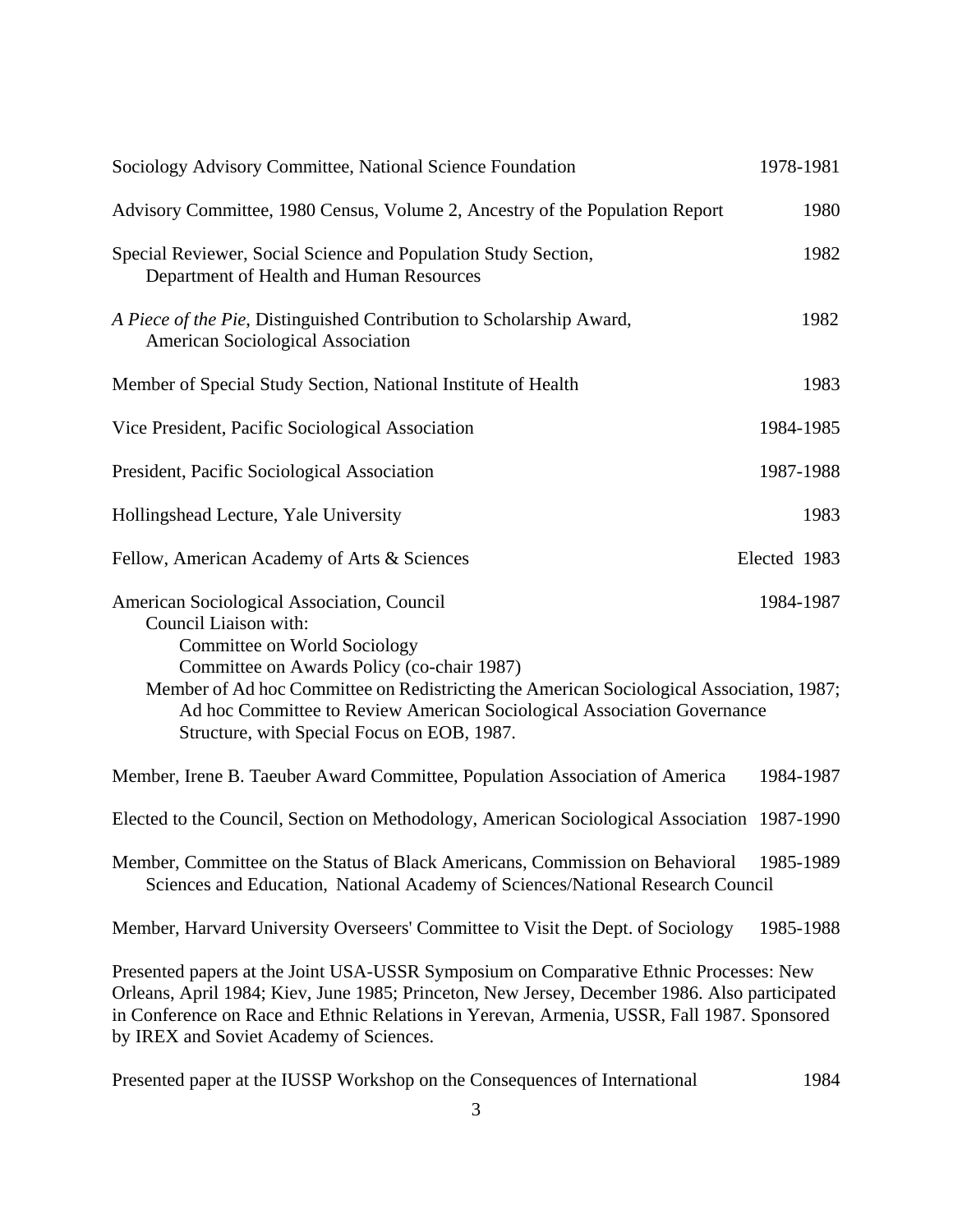Migration, Canberra, Australia.

| Program Committee, 1986 Annual Meeting, Population Association of America                                                                                                                                                                                                 | 1985-1986                         |
|---------------------------------------------------------------------------------------------------------------------------------------------------------------------------------------------------------------------------------------------------------------------------|-----------------------------------|
| MA Honorary, Harvard University                                                                                                                                                                                                                                           | 1988                              |
| "Socioeconomic Attainment," Conference on "Immigration in France and the United States:<br>Comparative Perspectives," Abbaye de Royaumont, France, October 12-14, 1989. Co-sponsored<br>by American Academy of Arts and Sciences and L'Ecole Normale Superieure de Paris. |                                   |
| Participant and speaker, International Symposium on "Ethnic Crises in Bulgaria and<br>Consequences for Social and Labor Relations," April 23-29, 1990. Sponsored by Confederation<br>of Independent Bulgarian Trade Unions.                                               |                                   |
| "What About Whites" lecture at Stanford University, June 1, 1990, Veblen Centennial Series.                                                                                                                                                                               |                                   |
| Member, Board of Directors, Consortium of Social Science Associations (COSSA)                                                                                                                                                                                             | 1990-1992                         |
| Executive Office of the Budget, American Sociological Association                                                                                                                                                                                                         | 1990-1992                         |
| Program Committee 1991 (Chair), American Sociological Association                                                                                                                                                                                                         | 1989-1991                         |
| President, American Sociological Association                                                                                                                                                                                                                              | 1990-1991                         |
| Editorial Committee of the Annual Review of Sociology                                                                                                                                                                                                                     | 1992-1996                         |
| Organizer, session on "Racial and Ethnic Bases of Economic Inequality,"<br>for Conference on the Peopling of the Americas, Veracruz, 1992,<br>Sponsored by IUSSP, ABEP, FCD, PAA, PROLAP, and SOMEDE.                                                                     | 1992                              |
| Advisory Editor for the four volume <i>Encyclopedia of Sociology</i> , edited by Edgar F. Borgatta and<br>Marie L. Borgatta (New York: Macmillan Publishing Co., 1992).                                                                                                   |                                   |
| American Sociological Foundation, Trustee<br>Secretary<br><b>Vice President</b><br>President                                                                                                                                                                              | 1992-1996<br>1994<br>1995<br>1996 |
| Task Group on Graduate Education, American Sociological Association                                                                                                                                                                                                       | 1992                              |
| National Academy of Sciences                                                                                                                                                                                                                                              | Elected 1992                      |
| Correspondent, Committee on Human Rights, National Academy of Sciences                                                                                                                                                                                                    | 1992-                             |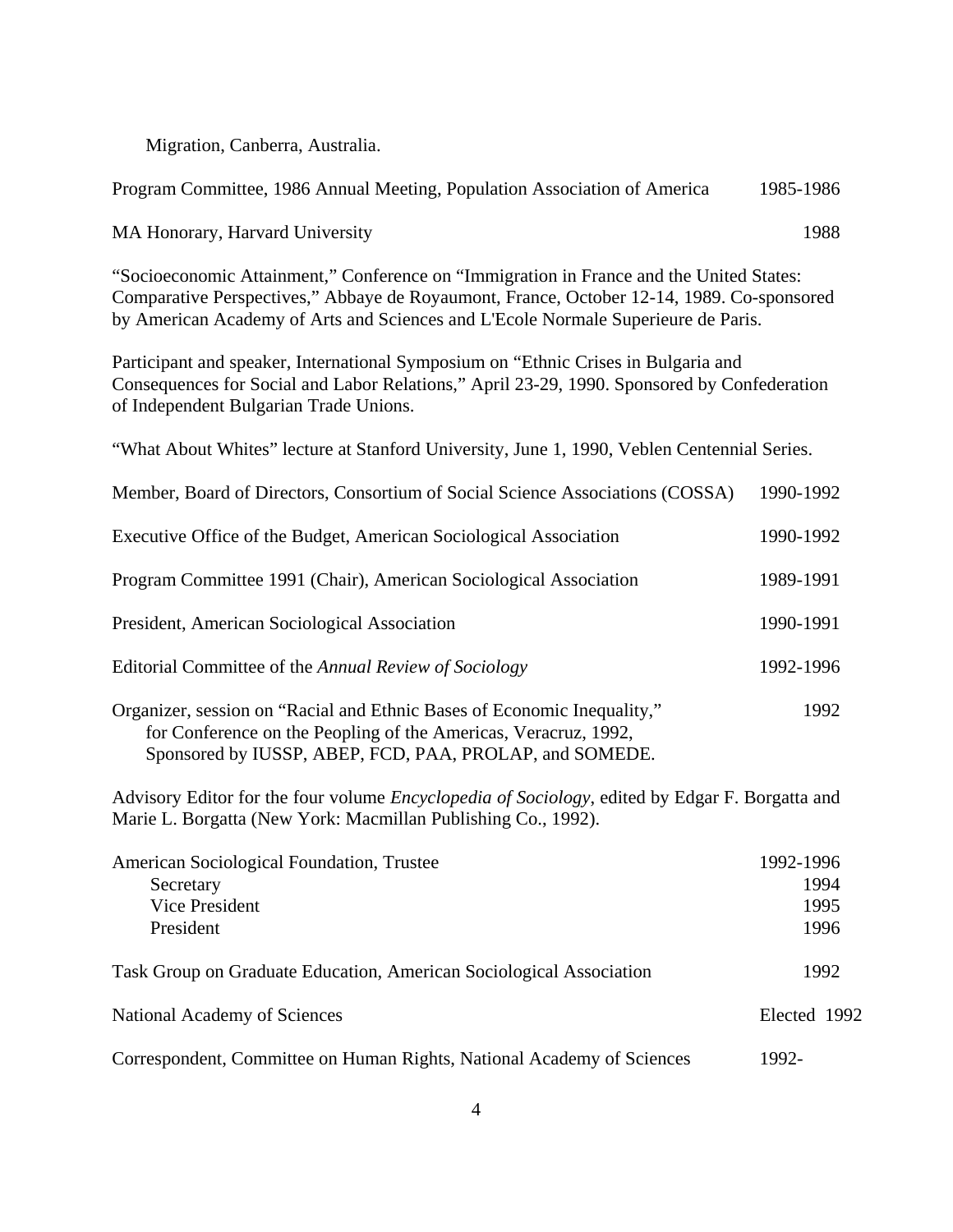| Member, Talcott Parsons Prize Committee, American Academy of Arts and Sciences 1993-                                          |              |
|-------------------------------------------------------------------------------------------------------------------------------|--------------|
| University of Arizona honorary degree of Doctor of Humane Letters                                                             | 1993         |
| Syndic, Harvard University Press                                                                                              | 1994-1997    |
| The Twenty Fifth Annual Theodore G. Standing Lecture on the Human Community                                                   | 1995         |
| Fellow, Center for Advanced Studies in the Behavioral and Social Sciences                                                     | 1995-1996    |
| Sackler Fellow, Institute of Advanced Studies, Tel Aviv University                                                            | Fall, 1999   |
| Christensen Visiting Fellow, St. Catherine's College, University of Oxford                                                    | Spring, 2001 |
| A Matter of Taste, Co-recipient, Best Book in the Sociology of Culture,<br>Culture Section, American Sociological Association | 2001         |
| A Matter of Taste, Mirra Komarovsky Book Award, Eastern Sociological Society                                                  | 2002         |
| Fellow, Center for the Study of Poverty and Inequality, Stanford University                                                   | 2007         |
| Co-recipient, Paul F. Lazarsfeld Award, Methodology Section, American<br>Sociological Association                             | 2007         |
| <b>American Philosophical Society</b>                                                                                         | Elected 2007 |
| Honorary Member of Phi Beta Kappa, Alpha Iota Chapter, Harvard College                                                        | 2007         |

# **Publications**

"Ethnic Groups and the Practice of Medicine." 1958. *American Sociological Review* 23: 542-49.

- Reprinted in Bobbs-Merrill Reprint Series, S-171.

"Ethnic Segregation and Assimilation," (with O. D. Duncan). 1959. *American Journal of Sociology* 64: 366-74.

- Reprinted in *Urban Social Segregation*, edited by Ceri Peach, Ed. London: Longman. 1975. pp. 96-110.

*Metropolis and Region* (with O. D. Duncan, W. R. Scott, B. Duncan and H. H. Winsborough). 1960. Baltimore: Johns Hopkins Press.

- (second printing, 1961), xvii/587 pp.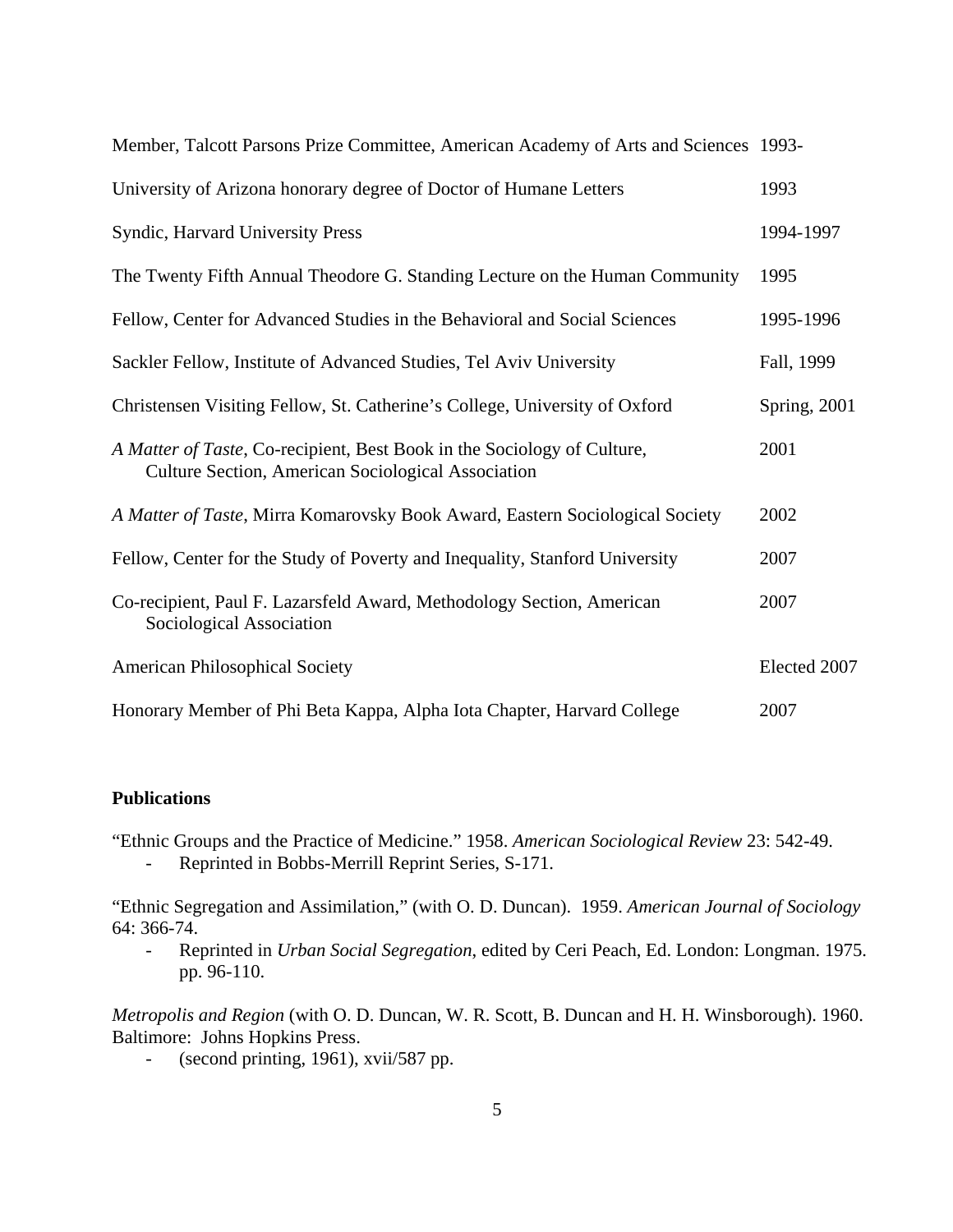"The Division of Labor in Banking." 1961. *American Journal of Sociology* 66: 491-96.

"Texas Institutional Inbreeding Re-examined," (with David Gold). 1961. *American Journal of Sociology* 66: 506-09.

"The Impact of Residential Segregation on Ethnic Assimilation." 1961. *Social Forces* 40: 52-57.

- Reprinted in Bobbs-Merrill Reprint Series, S-444.
- Reprinted in *The Study of Society*. Peter I. Rose, Ed. New York: Random House. 1967. pp. 454-463; Second edition, 1970. pp. 426-434.
- Reprinted in *Comparative Urban Structure: Studies in the Ecology of Cities*. Kent Schwirian, Ed. Lexington, MA: D. C. Heath. 1974. pp. 475-482.
- Reprinted in *Urban Social Segregation*, Ceri Peach, Ed. London: Longman. 1975. pp. 111- 121.

"Non-Graphic Computation of Kendall's Tau." 1961. *The American Statistician* 15: 20-21.

"A Societal Theory of Race and Ethnic Relations." 1961. *American Sociological Review* 26: 902-10.

- Reprinted in *Race, Class and Power*. Raymond W. Mack, Ed. New York: American Book Company. 1963. pp. 238-250; Second edition, 1968. pp. 42-53.
- Reprinted in *Contemporary Sociology*. Milton L. Barron, Ed. New York: Dodd, Mead, and Co. 1964. pp. 458-468.
- Reprinted in *Major American Social Problems*. Robert A. Dentler, Ed. Chicago: Rand McNally. 1967. pp. 181-191.
- Reprinted in *Minority Responses*. Minako Kurokawa, Ed. New York: Random House. 1970. pp. 10-21.
- Reprinted in *Power in Societies*. Marvin O. Olsen, Ed. New York: Macmillan Co. 1970. pp. 335-343.
- Reprinted in *Majority and Minority: The Dynamics of Intergroup Relations*. Norman R. Yetman and C. Hoy Steele, Eds. Boston: Allyn and Bacon. 1971; Second edition, 1975, pp. 45-53; Third edition, 1982, pp. 215-223; Fourth edition, 1985, pp. 259-267.
- Reprinted in *Racial Conflict: Tension and Change in American Society*. Gary T. Marx, Ed. Boston: Little, Brown & Co. 1971. pp. 120-129.
- Reprinted in *Intergroup Relations: Sociological Perspectives*. Pierre van den Berghe, Ed. New York: Basic Books. 1972. pp. 38-51.
- Reprinted in *Chicanos: Social and Psychological Perspectives*. Nathaniel N. Wagner and Marsha J. Haug, Eds. St. Louis: Mosby. 1971. pp. 18-26.
- Reprinted in *Race, Ethnicity, and Social Change*. John Stone, Ed. North Situate, MA: Disbar Press. 1977. pp. 76-88.
- Reprinted in *Ethnicity and Ethnic Relations in Canada: A Book of Readings*. Jay Goldstein and Rita Bienvenue, Eds. Toronto: Butterworths.1980. pp. 67-79; Second edition, 1985, pp. 31-43.
- Reprinted in *Multicultural Societies: A Comparative Reader*. Roger Bell, Ed. Sydney, Australia: Sable Publishing. 1987. pp. 37-44.
- Reprinted in *Race and Ethnicity: A Study of Intracultural Socialization Patterns*. J. Owens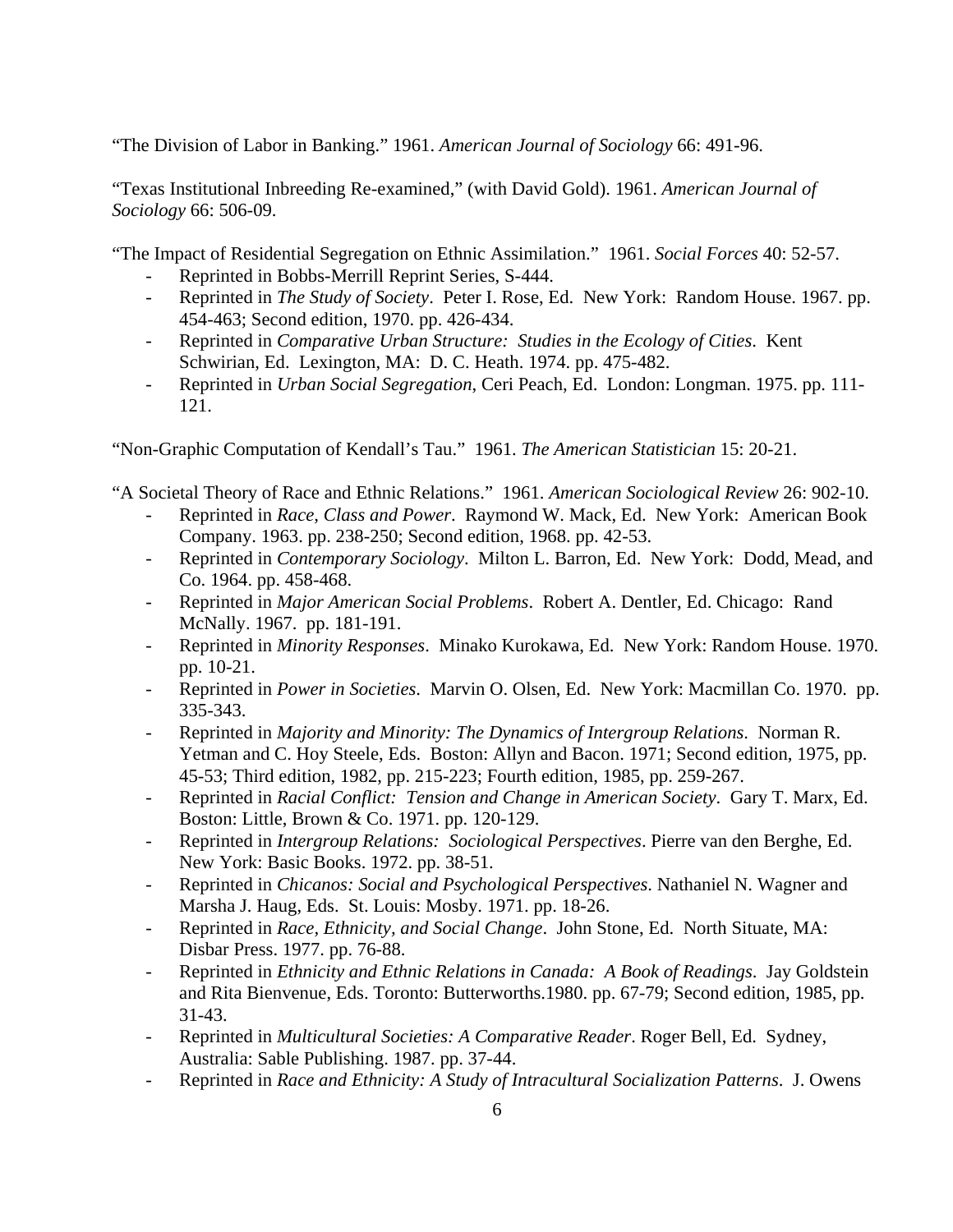Smith and Carl E. Jackson, Eds. Dubuque, Iowa: Kendall/Hunt Publishing Co. 1989. pp. 31- 43.

"Suburbs and Ethnic Residential Patterns." 1962. *American Journal of Sociology* 67: 673-81.

- Reprinted in *Comparative Urban Structure: Studies in the Ecology of Cities*. Kent Schwirian, Ed. Lexington, MA: D.C. Heath. 1974. pp. 483-492.

"Banking Functions as an Index of Inter-City Relations," (with K.P. Schwirian). 1962. *Journal of Regional Science* 4: 69-81.

*Ethnic Patterns in American Cities*. 1963. New York: The Free Press of Glencoe. xv/230 pp.

"The Old-New Distinction and Immigrants in Australia." 1963. *American Sociological Review* 28: 550-65.

"The National Headquarters of Voluntary Associations," (with I.L. Allen, Jr.). 1963. *Administrative Science Quarterly* 28: 316-38.

- Reprinted in *Comparative Organizations: The Results of Empirical Research*. Wolf Heydebrand, Ed. Englewood Cliffs, New Jersey: Prentice-Hall. 1973. pp. 322-337.

"Limitations in the Application of Non-Parametric Coefficients of Correlation." 1964. *American Sociological Review* 29: 744-46.

"An Extension of Greenberg's Linguistic Diversity Measures." 1964. *Language* 40: 526-531.

- Reprinted in the *Sociology of Language*. Joshua A. Fishman, Ed. The Hague: Mouton. 1968. pp. 546-553.
- Translated and reprinted into Russian in a volume on language contact edited by V. Rozencvejg, Moscow. 1972. pp. 215-224.

"Bilingualism in Montreal: A Demographic Analysis." 1965. *American Journal of Sociology* 71: 10- 25.

- Reprinted in *Advances in the Sociology of Language*, Vol. 2. Joshua A. Fishman, Ed. The Hague, Netherlands: Mouton. 1972. pp. 231-254.
- Reprinted in Bobbs-Merrill Reprint Series, S-723.

"The Precipitants and Underlying Conditions of Race Riots," (with Arnold Silverman). 1965. *American Sociological Review* 30: 887-98.

- Reprinted in *Social Problems in a Changing World: A Comparative Reader*. Walter Gerson, Ed. New York: Thomas Y. Crowell. 1969. pp. 452-472.
- Reprinted in *The Sociological Perspective*. Scott G. McNall, Ed. Boston: Little, Brown and Co. 1968. pp. 340-357; Second edition, 1971; Third edition, 1974, pp. 487-504.
- Reprinted in *Race, Class and Power*. Raymond W. Mack, Ed. second edition. Cincinnati: Van Nostrand Reinhold. 1968. pp. 414-429.
- Reprinted in Bobbs-Merrill Reprint Series, S-596.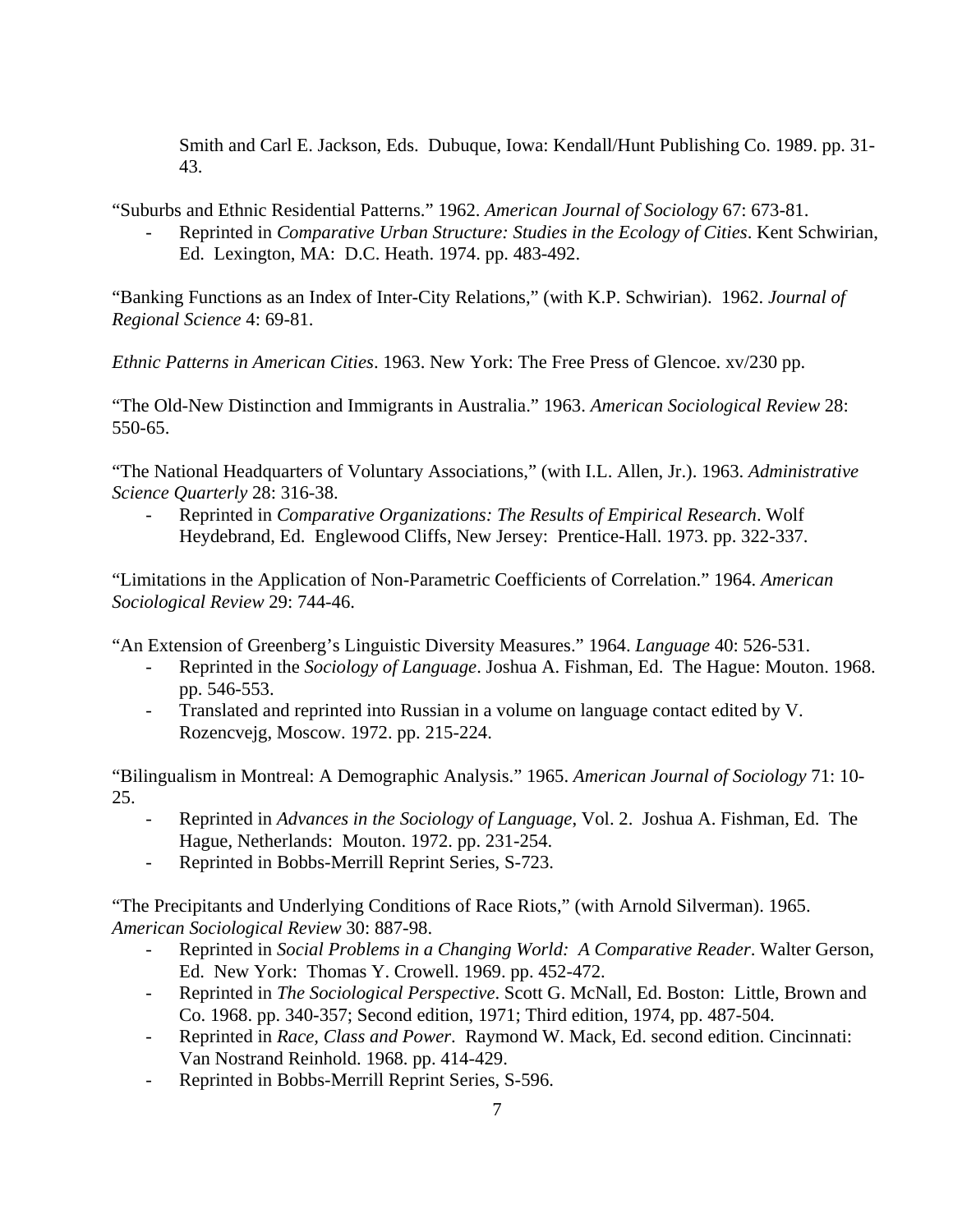- Reprinted in *Readings in Collective Behavior*. Robert R. Evans, Ed. Chicago: Rand McNally. 1969. pp. 412-429; revised edition, 1975, pp. 173-190.
- Reprinted in *Racial Violence in the United States*. Allen D. Grimshaw, Ed. Chicago: Aldine Publishing Co. 1969. pp.354-370.
- Reprinted in *Dynamic Social Psychology*. Dwight G. Dean, Ed. New York: Random House. 1969. pp. 586-603.
- Reprinted in *Crime and Delinquency: A Reader*. Carl A. Bersani, Ed. New York: Macmillan. 1970. pp. 367-377.
- Reprinted in *The Dynamics of Aggression*. Edwin I. Megargee and Jack E. Hokanson, Eds. New York: Harper and Row. 1970. pp.170-189.
- Adapted in *Racial and Ethnic Relations*. Helen M. Hughes, Ed. Boston: Allyn and Bacon. 1970. pp. 86-99.
- Abridged in *The Black Revolt*. James A. Geschwender, Ed. Englewood Cliffs, New Jersey: Prentice-Hall. 1971.
- Reprinted in the *Ambivalent Force: Perspectives on the Police*. Arthur Niederhoffer and Abraham S. Blumberg, Eds. Waltham, MA: Ginn and Co. 1970. pp. 193-204.
- Reprinted in *Readings in Race and Ethnic Relations*. Anthony Richmond, Ed. Oxford: Pergamon Press. 1972. pp. 259-279.
- Reprinted in *The Ghetto Crisis of the 1960's: Causes and Consequences*. Vol. 7 of the series on Black Communities and Urban Development in America 1720-1990. Kenneth Kusmer, Ed. New York: Garland Publishing. 1991. pp. 151-162.

"The Meaning of Race Riots." 1965. *Race* 7: 371-78.

- Reprinted in *Human Relations: A Reader for West Virginians*. Thomas M. Drake and David G. Temple, Eds. Morgantown, West Virginia: Institute for Labor Studies and Manpower Development. 1968. pp. 187-191.
- Adapted in *Racial and Ethnic Relations*. Helen M. Hughes, Ed. Boston: Allyn and Bacon. 1970. pp. 86-99.

"The Price-Zubrzycki Measure of Ethnic Intermarriage." 1966. *Eugenics Quarterly* 13: 92-100.

Issue Editor and Introduction. 1966. "Explorations in Sociolinguistics." *Sociological Inquiry* 36 - Reprinted in *International Journal of American Linguistics* 33 (October, 1967).

Editor, *Explorations in Sociolinguistics*. 1967. Bloomington, Indiana: Indiana University Press. vi/204 pp. Three printings.

"Negro-White Occupational Differences in the Absence of Discrimination," (with G.V. Fuguitt). 1967. *American Journal of Sociology* 73: 188-200.

- Reprinted in *Black Americans and White Racism*. Marcel L. Goldschmid, Ed. New York: Holt, Rinehart and Winston. 1970. pp. 284-295.
- Reprinted in Bobbs-Merrill Reprint Series, S-724.
- Reprinted in *Racial Discrimination in the United States*. Thomas F. Pettigrew, Ed. New York: Harper and Row. 1975. pp. 187-206.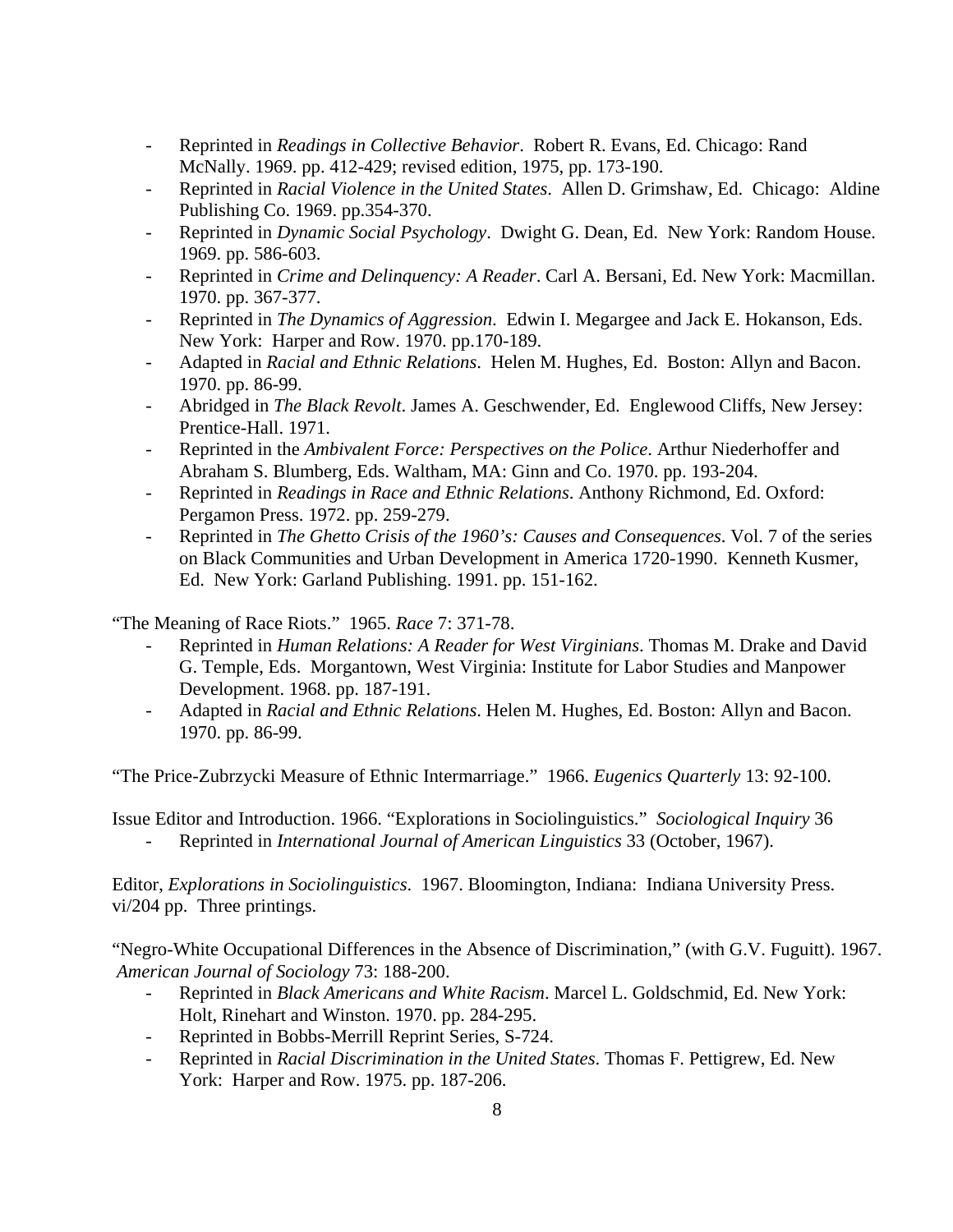"How Can We Describe and Measure the Incidence and Distribution of Bilingualism?" 1969. Pp. 286- 295 in *Description and Measurement of Bilingualism: An International Seminar*, edited by L.G. Kelly. Toronto: Canadian National Commission for UNESCO.

Also translated into French for a text.

"National and Regional Language Diversity." 1969. Pp. 769-773 in *Actes Du X<sup>e</sup>* Congres *International des Linguistes*. Bucharest: Editions de l'Academie de la Republique Socialiste de Roumanie.

"Measuring Population Diversity." 1969. *American Sociological Review* 34: 850-62.

*Metropolis and Region in Transition* (with Beverly Duncan). 1970. Beverly Hills: Sage Publications. 300 pp.

*Language and Ethnic Relations in Canada*. 1970. New York: John Wiley. xii/264 pp.

"Stratification and Ethnic Groups." 1970. *Sociological Inquiry* 40: 172-81.

- Reprinted in *Social Stratification: Research and Theory for the 1970's*. Edward O. Laumann, Ed. Indianapolis: Bobbs-Merrill. 1970. pp. 172-181.
- Reprinted in *Readings in Race and Ethnic Relations*. Anthony Richmond, Ed. Oxford: Pergamon Press. 1972. pp. 199-209.

"Linguistic and Ethnic Segregation in Montreal." 1970. Pp. 753-782 in *International Days of Sociolinguistics*. Second International Congress of Social Sciences of the Luigi Sturzo Institute. Rome: Luigi Sturzo Institute.

"Residence and Language Maintenance in a Multilingual City." 1970. *South African Journal of Sociology* 1: 13-22.

- Reprinted in *Plural Societies*, (Summer, 1971): 63-73.

"Language Shift in the United States: Some Demographic Clues," (with T.J. Curry). 1971. *International Migration Review* 5, special issue on language maintenance and language shift in migration and immigration: 125-37.

"An Empirical Study of Military-Industrial Linkages." 1971. *American Journal of Sociology* 76: 562- 84.

- Reprinted in *The Military-Industrial Complex*. Sam C. Sarkesian, Ed. Beverly Hills, California: Sage Publications. 1972. pp. 53-94.
- Reprinted in Bobbs-Merrill Reprint Series, S-722.
- Reprinted in *Testing the Theory of the Military-Industrial Complex*. Steven Rosen, Ed. Boston: D.C. Heath. 1973. pp. 61-83.
- Reprinted in *Society and Politics: Readings in Political Sociology*. Richard G. Braungart, Ed. Englewood Cliffs: Prentice-Hall. 1976. pp. 237-258.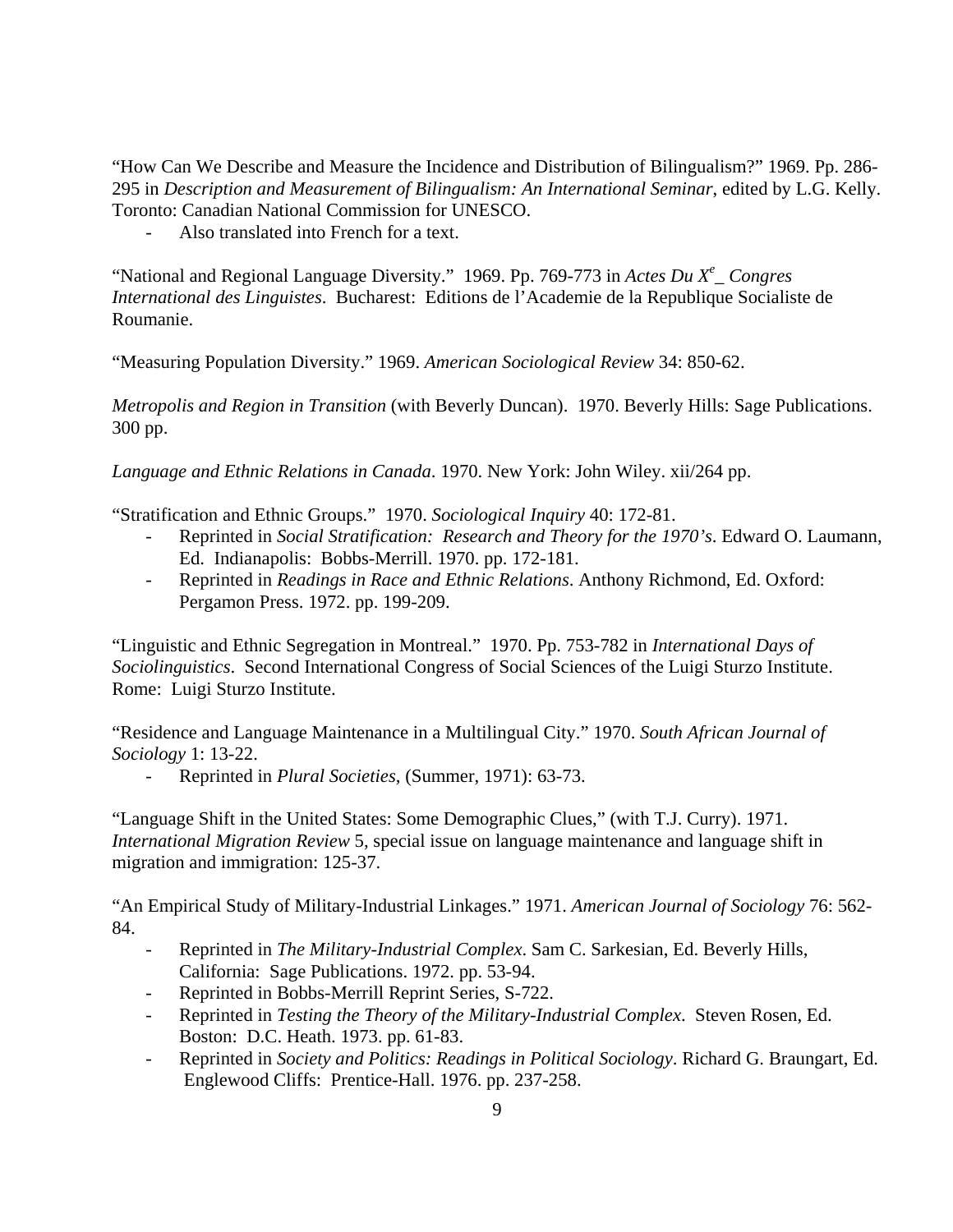- Translated into German and printed in *Die Rüstung der USA*. Gert Krell, Dieter S. Lutz, and Hans Günter Brauch, Eds. Baden-Baden, West Germany: Nomos Verlagsgesellschaft. 1981. pp. 207-231.

"Leadership and Organizational Performance: A Study of Large Corporations," (with James F. O'Connor.) 1972. *American Sociological Review* 37: 117-30.

- Reprinted in *A Sociological Reader on Complex Organizations* (revised edition). Amitai Etzioni and Edward W. Lehrman, Eds. New York: Holt, Rinehart, & Winston. 1980. pp. 284-299.
- Published in Reprint Series in *Management and Organizational Behavior*, Markus Wiener Publishing, Inc. 1983.
- Reprinted in *Decision Making: An Organizational Behavior Approach*. Johannes M. Pennings, Ed., New York: Markus Wiener Publishing, Inc. 1983. pp. 229-242.
- Reprinted in *Concepts of Leadership* (International Library of Management) edited by Jeffrey A. Sonnenfeld. Aldershot, England: Dartmouth Publishing. 1995. pp. 135-148.

"Generational Differences Among Blacks in the North." 1973. *American Journal of Sociology* 79: 550-65.

"The Correlation of Ratios or Difference Scores Having Common Terms," (with Glenn V. Fuguitt). 1974. Pp. 128-144 in *Sociological Methodology, 1973-1974*, edited by Herbert L. Costner. San Francisco: Jossey Bass.

"National Development, Mother Tongue Diversity, and the Comparative Study of Nations," (with Lynn Hansen). 1974. *American Sociological Review* 39: 523-41.

"Language Diversity in a Nation and Its Regions," (with James F. O'Connor). 1975. Pp. 161-183 in *Multilingual Political Systems: Problems and Solutions*, edited by Jean-Guy Savard and Richard Vigneault. Quebec: Laval University Press.

"The Course of Mother Tongue Diversity in Nations," (with Guy Dalto and Mary Ellen Johnston). 1975. *American Journal of Sociology* 81: 34-61.

"Rank-Sum Comparisons Between Groups." 1975. Pp. 276-291 in *Sociological Methodology 1976*, edited by David Heise. San Francisco: Jossey-Bass.

"A Comparison Between Northern and Southern Blacks Residing in the North," (with Christy A. Wilkinson). 1976. *Demography* 13: 199-224.

"A Reconsideration of the Income Differences Found Between Migrants and Northern-Born Blacks." 1978. *American Journal of Sociology* 83: 940-66.

"Domains of Language Usage and Mother Tongue Shift in Nairobi," (with Edward McCabe). 1978. *International Journal of the Sociology of Language* 18: 69-81.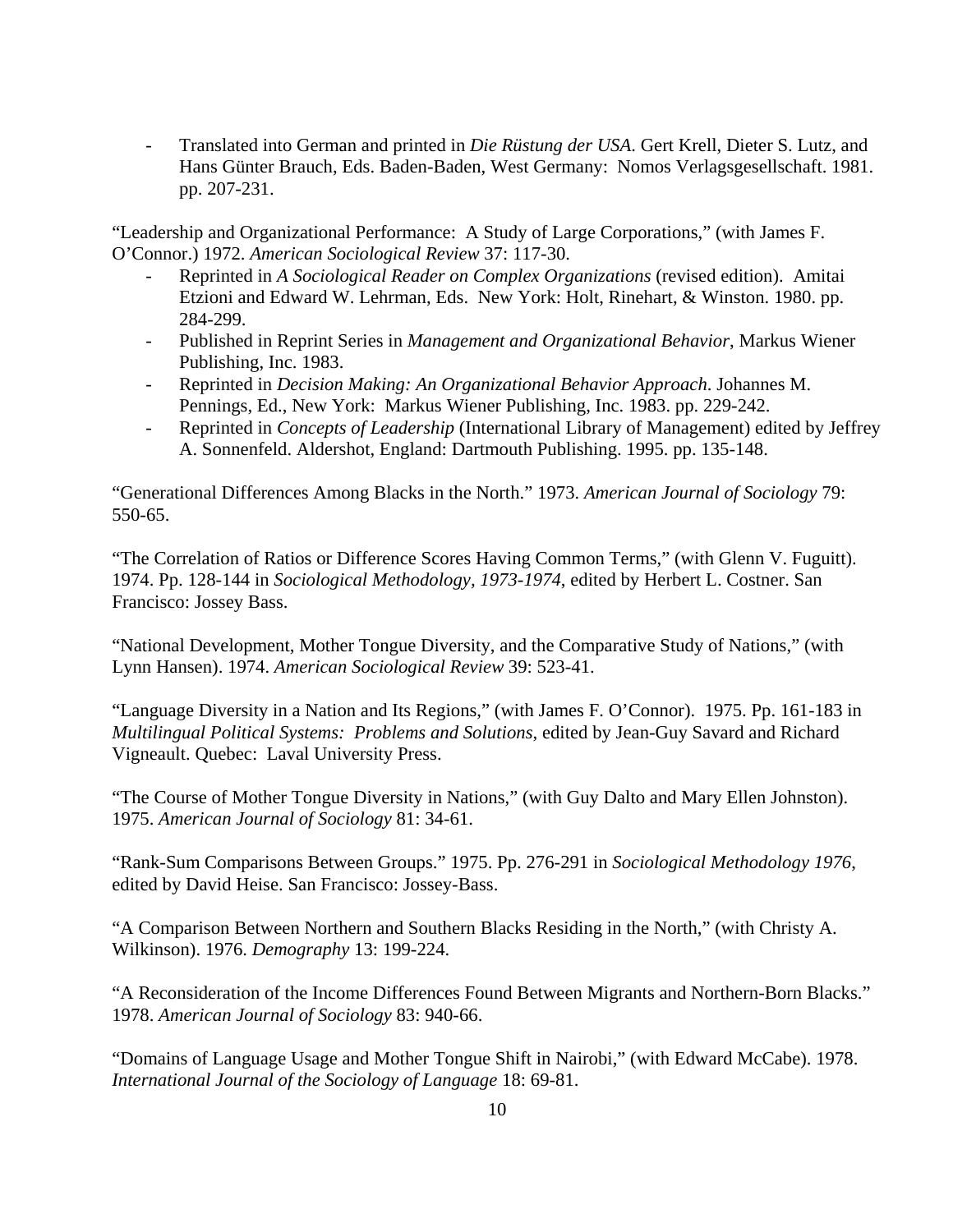- Reprinted in *International Journal of the Sociology of Language* 34 (1982): 83-94.

"Selective Black Migration From the South: An Historical View." 1978. Pp. 119-141 in *Demography of Racial and Ethnic Groups*, edited by Frank D. Bean and W. Parker Frisbie. New York City: Academic Press.

"The Anatomy of Language Diversity: Some Elementary Results." 1978. Pp. 32-48 in *Interethnic Communication*, edited by E. Lamar Ross. Athens, Georgia: University of Georgia Press.

"Making It In America: Differences Between Eminent Blacks and New Europeans," (with Donna Carter). 1979. *American Sociological Review* 44: 347-66.

"The Interpretation of Net Migration Rates." 1979. Pp. 176-190 in *Sociological Methodology*, edited by Karl F. Schuessler. San Francisco: Jossey-Bass.

*A Piece of the Pie: Blacks and White Immigrants Since 1880*. 1980. Berkeley: University of California Press. xiii/419pp.

- Reprinted in paperback edition, 1981.
- Excerpted in *Crisis in American Institutions*. Jerome H. Skolnick and Elliott Currie, Eds. Boston: Little, Brown and Co. Sixth Edition, 1985, pp. 162-171; Seventh Edition, 1988, pp. 162-171.
- Pp. 1-3, 370-383, 385, 393, 395-397, and 399-405 reprinted in *Social Stratification: Class, Race, and Gender in Sociological Perspective* edited by David B. Grusky. Boulder, Colorado: Westview Press. 1994. pp. 543-554; Reprinted in Second Edition, 2001, pp. 580- 592.
- Pp. 1-3, 328-335, 339-341, 358-359, 383, 392-393 reprinted in Thomas M. Shapiro, *Great Divides: Readings in Social Inequality in the United States*, Mountain View, California: Mayfield Publishing Company. 1998. pp. 261-271.

"Procedures for Improving Sociolinguistic Surveys of Language Maintenance and Language Shift." 1980. *International Journal of the Sociology of Language* 25: 11-27.

*Language Diversity and Language Contact: Essays by Stanley Lieberson*. 1981. Selected and Introduced by Anwar S. Dil. Stanford, California: Stanford University Press. xiv/390pp.

"An Asymmetrical Approach to Segregation." 1981. Pp. 61-82 in *Ethnic Segregation in Cities*, edited by Ceri Peach, Vaughan Robinson, and Susan Smith. London: Croom Helm.

"Stereotypes: Their Consequences for Race and Ethnic Interaction." 1982. Pp. 47-68 in *Social Structure and Behavior: Essays in Honor of William H. Sewell*, edited by Robert M. Hauser, David Mechanic, Archibald O. Haller, and Taissa S. Hauser. New York: Academic Press.

- Reprinted in *Research in Race and Ethnic Relations,*Volume 4. Edited by Cora Bagley Marrett and Cheryl Leggon. Greenwich, CT: JAI Press. 1985. pp. 113-137.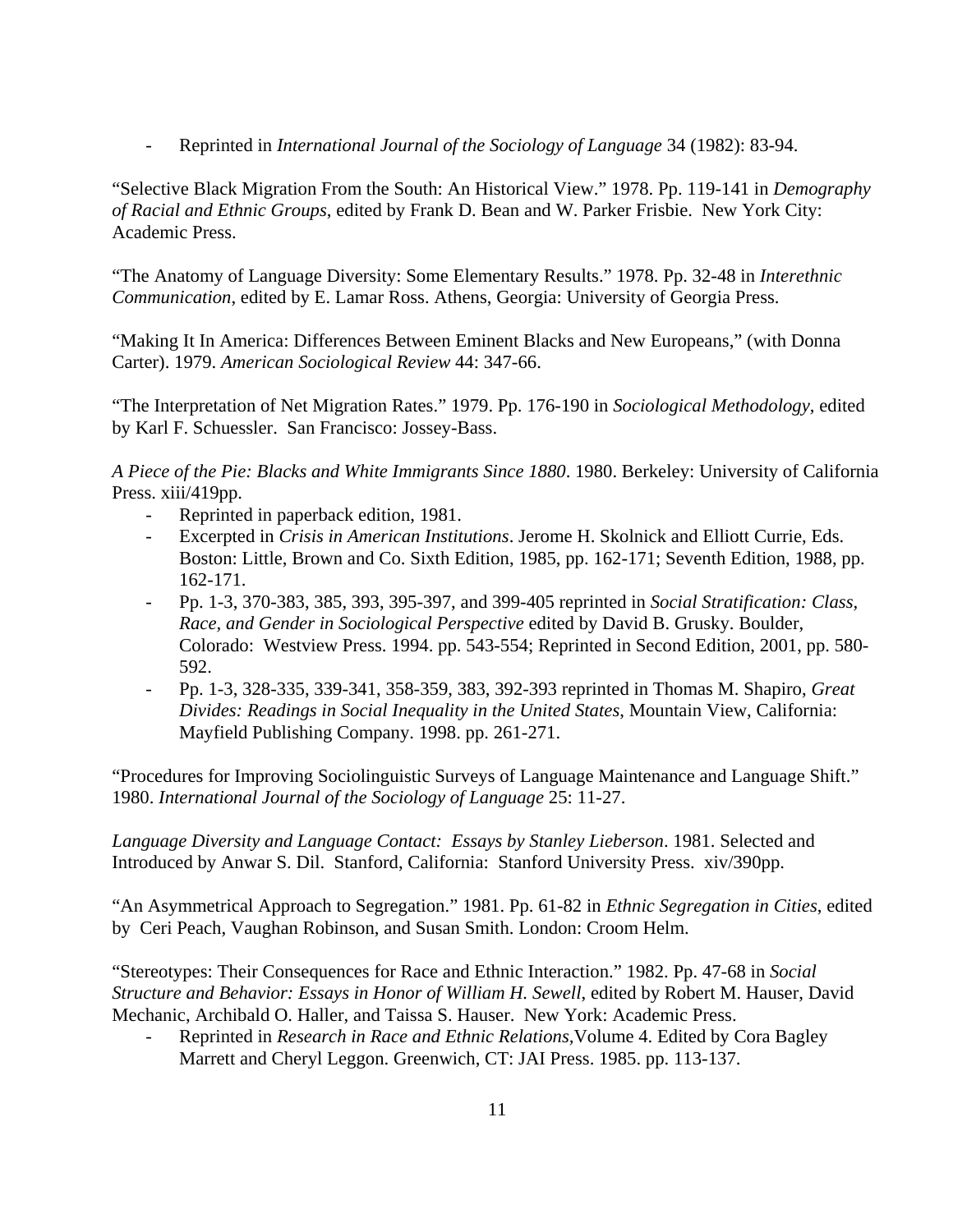"Temporal Changes and Urban Differences in Residential Segregation: A Reconsideration," (with Donna Carter). 1982. *American Journal of Sociology* 88: 296-310.

"A Model for Inferring the Voluntary and Involuntary Causes of Residential Segregation," (with Donna Carter.) 1982. *Demography* 19: 511-26.

"Forces Affecting Language Spread: Some Basic Propositions." 1982. Pp. 37-62 in *Language Spread: Studies in Diffusion and Social Change*, edited by Robert L. Cooper. Bloomington, Indiana: Indiana University Press.

"What's In A Name?... Some Sociolinguistic Possibilities." 1984. *International Journal of the Sociology of Language* 45: 77-87.

*Making It Count: The Improvement of Social Research and Theory*. 1985. Berkeley: University of California Press.

- Reprinted in paperback edition, 1987.
- Chinese translation and new forward of *Making It Count*, translated by Meng-Jinn Chen. Taipei, Taiwan: Chuliu Publishing Co. 1996.

"The Use of Nativity Data to Estimate Ethnic Characteristics and Patterns," (Lawrence Santi, coauthor). 1985. *Social Science Research*14: 31-56.

"Unhyphenated Whites in the United States." 1985. *Ethnic and Racial Studies* 8: 159-80.

- Reprinted in *Ethnicity and Race in the USA: Toward the Twenty-First Century*. Richard D. Alba, Editor. London: Routledge & Kegan Paul. 1985. pp. 159-180.
- Reprinted in paperback edition, 1988.

"A New Ethnic Group in the United States." 1985. Pp. 443-456 in *Majority and Minority: The Dynamics of Race and Ethnicity in American Life*, fourth edition, edited by Norman R. Yetman. Boston: Allyn and Bacon. Fifth edition, 1991, pp. 444-457.

"Ethnic Mixtures in the United States," (with Mary Waters). 1985. *Sociology and Social Research* 70: 43-52.

Translated into Russian and reprinted in *Ethnic Processes in the USSR and the USA*: *Materials of the US-USSR Symposium*. Moscow: Academy of Sciences, Institute of Ethnography. 1986. pp. 89-105.

"Ethnic Groups in Flux: The Changing Ethnic Responses of American Whites," (with Mary C. Waters.) 1986. *The Annals* 487: 79-91.

"Language Barriers Between Different Speech Communities/International Problems of Communication." 1987. Pp. 744-749 in *Sociolinguistics: An International Handbook of the Science of Language and Society*, Volume 1. Ulrich Ammon, Norbert Dittmar, and Klaus J. Mattheier, eds. Berlin: Walter De Gruyter and Co.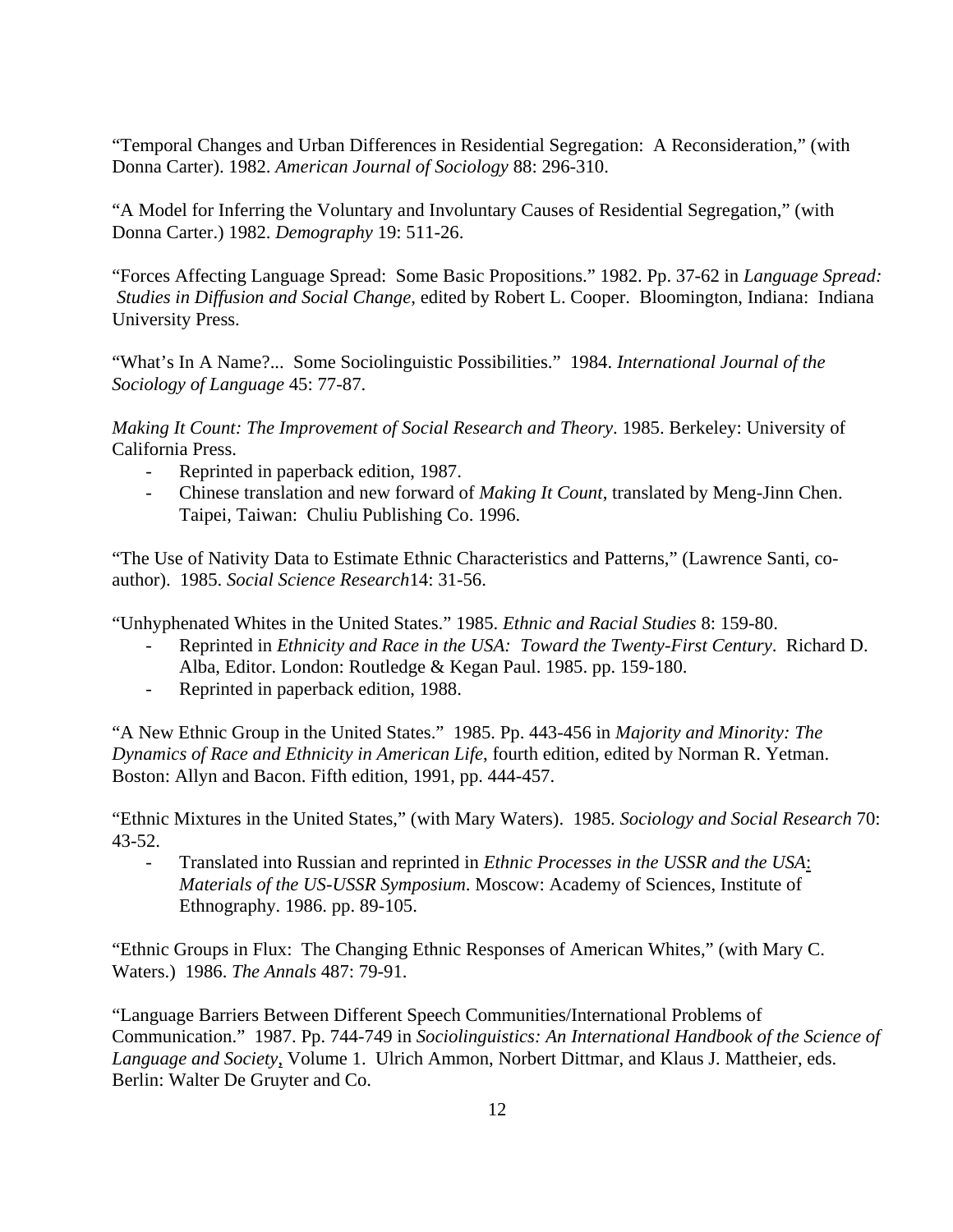"The Location of Ethnic and Racial Groups in the United States," (with Mary C. Waters.) 1987. *Sociological Forum* 2, Special Issue on Demography: 780-810.

Reprinted in *Demography as an Interdiscipline*. J. Mayone Stycos, editor. New Brunswick, New Jersey: Transaction Publishers. 1989. pp. 162-192.

*From Many Strands: Ethnic and Racial Groups in Contemporary America* (with Mary C. Waters.) 1988. A 1980 Census Monograph. New York: Russell Sage Foundation. xiv/289 pp.

Reprinted in paperback edition, 1990.

"Asking Too Much, Expecting Too Little." 1988. Pacific Sociological Association Presidential Address (1988). *Sociological Perspectives* 31: 379-97.

"The Rise of a New Ethnic Group: The 'Unhyphenated American'," (with Mary C. Waters.) 1989. *Social Science Research Council Items* 43: 7-10.

"When the Right Results Are Wrong." 1989. *Society* 26: 60-66.

"Flux in Ethnic Delineations and Identification: A Long-Term Consequence of International Migration." 1989. University of Toronto, Department of Sociology, Research Paper No. 210.

"Small N's and Big Conclusions: An Examination of the Reasoning in Comparative Studies Based on a Small Number of Cases." 1991. *Social Forces* 70: 307-20.

- Reprinted (slightly revised) in Charles Ragin and Howard Becker, Eds. *What is a Case?* New York: Cambridge University Press. 1992. pp. 105-18.
- Reprinted in Roger Gomm, Martyn Hammersley, and Peter Foster, Eds. *Case Study Method: Key Issues, Key Texts*. California: Sage Publications. 2000. pp. 208-222.
- Reprinted in David de Vaus, ed. *Research Design*, Sage Publications Ltd. 2005. Bardwell Press: Oxford, England.

"Einstein, Renoir, and Greeley: Some Thoughts about Evidence in Sociology." 1992. *American Sociological Review* 57: 1-15.

- Reprinted in Matthew David, ed. *Case Studies Research Methods,* Sage Publications, Ltd. Oxford, England: Bardwell Press. 2005.

"Socioeconomic Attainment." 1992. Pp. 301-30 in *Immigrants in Two Democracies: French & American Experience*, edited by Donald L. Horowitz and Gérard Noiriel. New York: New York University Press.

"Ethnic Differences in Education: Current Patterns and Historical Roots," (with Mary C. Waters.) 1992. Pp. 171-187 in *International Perspectives on Education and Society*, Vol. 2, edited by Abraham Yogev. Greenwich, CT: JAI Press.

"A Brief Introduction to the Demographic Analysis of Culture." 1992. *Sociology of Culture Section*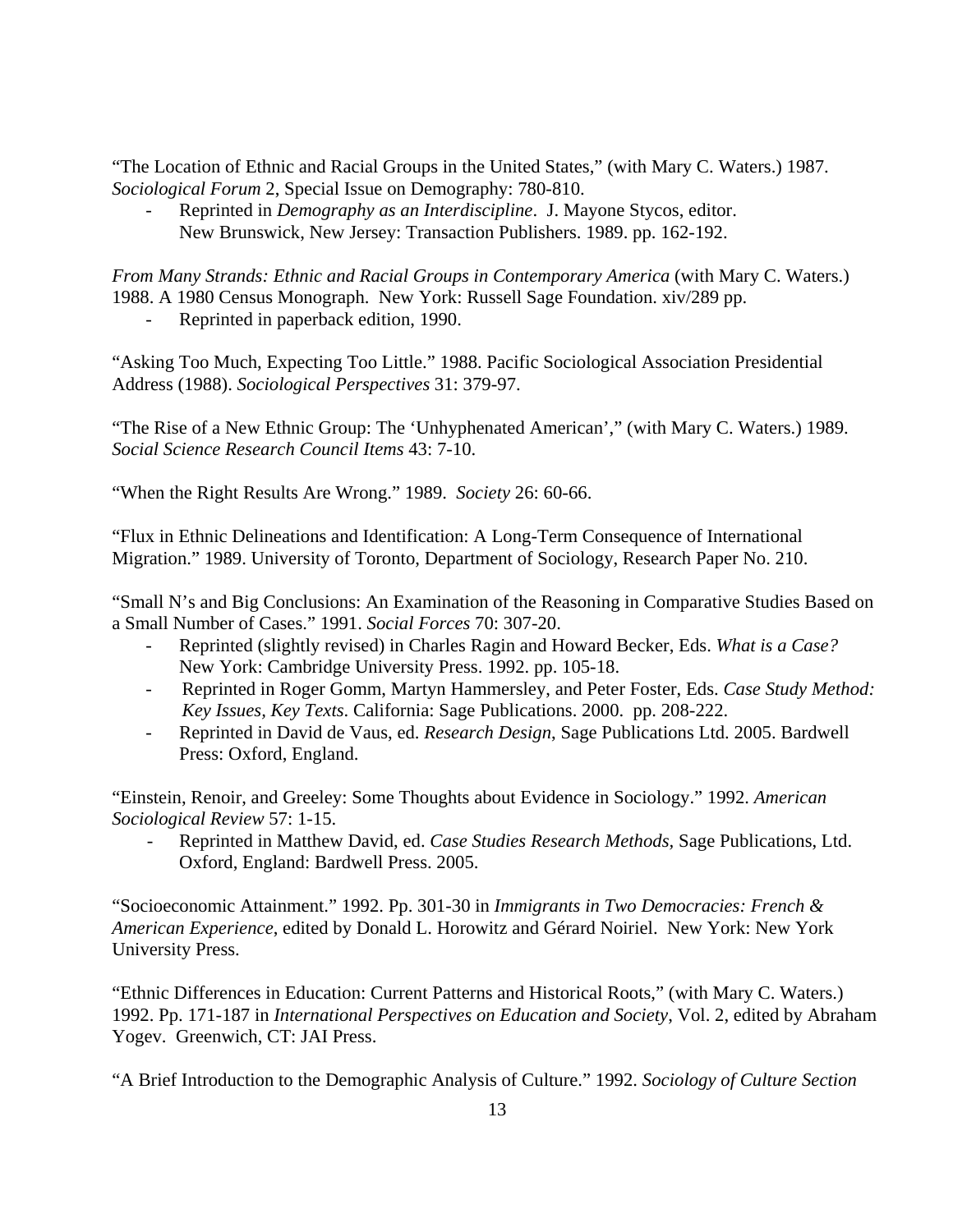*Newsletter* 6: 21-23.

"Children's First Names: An Empirical Study of Social Taste," (with Eleanor O. Bell.) 1992. *American Journal of Sociology* 98: 511-54.

"Issues Raised on This Occasion: A City Slicker's View." 1993. Pp. 182-92 in *The Demography of Rural Life: Current Knowledge and Future Directions for Research*, edited by David L. Brown, Donald R. Field, and James J. Zuiches. University Park, PA: Northeast Regional Center for Rural Development.

"Jews, Blacks, and a Piece of the Pie: A Memoir." 1993. Pp. 143-58 in *A History of Race Relations Research: First Generation Recollections*, edited by John H. Stanfield II. Beverly Hills, CA: Sage Publications.

"The Enumeration of Ethnic and Racial Groups in the Census: Some Devilish Principles." 1993. Pp. 23-35 in *Challenges of Measuring an Ethnic World: Science, Politics and Reality*. Proceedings of the Joint Canada-United States Conference on the "Measurement of Ethnicity." Canada: Statistics Canada; Washington, DC: U.S. Department of Commerce.

"Le denombrement des groupes ethniques et raciaux dans un recensement: certains principles diaboliques." 1993. Pp. 25-39 in *Les defis que pose la mesure del'origine ethnique: science, politique et realite*, Proceedings of the Joint Canada-United States Conference on the "Measurement of Ethnicity." Canada: Statistics Canada; Washington, DC: U.S. Department of Commerce.

"The Ethnic Responses of Whites: What Causes Their Instability, Simplification, and Inconsistency?" (with Mary C. Waters.) 1993. *Social Forces* 72: 421-50.

"More on the Uneasy Case for Using Mill-Type Methods in Small-*N* Comparative Studies." 1994. *Social Forces* 72: 1225-37.

"Understanding Ascriptive Stratification: Some Issues and Principles." 1994. Pp. 781-790 in *Social Stratification: Class, Race, and Gender in Sociological Perspective*, edited by David Grusky. Boulder, Colorado: Westview Press. Revised version in Second Edition, 2001, pp. 649-656.

"Reply to Philippe Besnard." 1995. *American Journal of Sociology* 100: 1317-25.

"Distinctive African American Names: An Experimental, Historical, and Linguistic Analysis of Innovation," (Kelly S. Mikelson, co-author.) 1995. *American Sociological Review* 60: 928-46.

"Contemporary Immigration Policy: Lessons from the Past." 1996. Pp. 335-351 in *Immigrants and Immigration Policy: Individual Skills, Family Ties, and Group Identities*, edited by Harriet O. Duleep and Phanindra V. Wunnava. Greenwich, CT: JAI Press.

"Earlier Immigration to the United States: Historical Clues for Current Issues of Integration." 1996.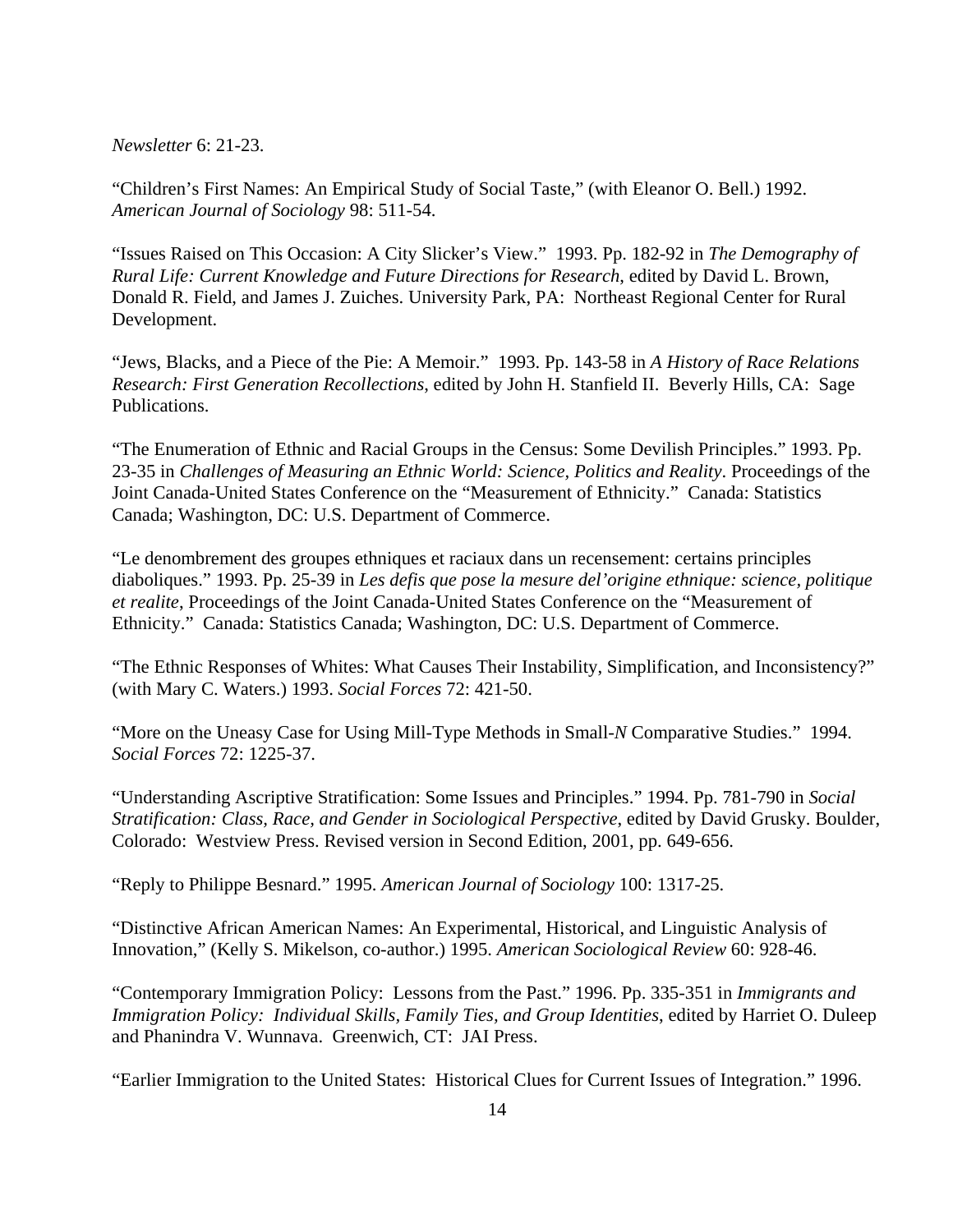Pp. 187-205 in *Immigration and Integration in Post-Industrial Societies*, edited by Naomi Carmon. London: Macmillan Press Ltd and New York: St Martin's Press.

"Modeling Social Processes: Some Lessons from Sports." 1997. *Sociological Forum* 12: 11-35.

"The Big Broad Issues in Society and Social History: Application of a Probabilistic Perspective." 1997. Pp. 359-85 in *Causality in Crisis? Statistical Methods and the Search for Causal Knowledge in the Social Sciences*, edited by Vaughn R. McKim and Stephen P. Turner. Volume IV of Studies in Science and the Humanities, Reilly Center for Science, Technology and Values. Notre Dame, Indiana: University of Notre Dame Press.

"Early Developments in Sociolinguistics." 1997. Pp. 159-169 in *The Early Days of Sociolinguistics: Memories and Reflections*, edited by Christina Bratt Paulston and G. Richard Tucker. Arlington, TX: The Summer Institute of Linguistics.

"Causal Analysis and Comparative Research: What Can We Learn from Studies Based on a Small Number of Cases?" 1998. Pp. 129-45 in *Rational Choice Theory and Large-Scale Data Analysis*, edited by Hans-Peter Blossfeld and Gerald Prein. Boulder, Colorado: Westview Press.

"Changes in Popularity of First Names: The Neglected Role of Birth Cohorts." 1998. Pp. 261-66 in W.F.H. Nicolaisen, editor, *Proceedings of the XIXth International Congress of Onomastic Sciences* (University of Aberdeen).

"Index of Isolation." 1998. Pp. 314-315 in *The Encyclopedia of Housing*, edited by Willem van Vliet. Thousand Oaks, California: Sage Publications, Inc.

"Examples, Submerged Statements, and the Neglected Application of Philosophy to Social Theory." 1998. Pp. 177-191 in *What is Social Theory?: The Philosophical Debates*, edited by Alan Sica. Malden, Massachusetts: Blackwell Publishers Inc.

"The Instability of Androgynous Names: The Symbolic Maintenance of Gender Boundaries," (with Susan Dumais and Shyon Baumann.) 2000. *American Journal of Sociology* 105: 1249-87.

*A Matter of Taste: How Names, Fashions, and Culture Change*. 2000. New Haven, Connecticut: Yale University Press. xvi/334pp.

Review Essay on *Fuzzy Set Social Science*, by Charles C. Ragin. 2001. *Contemporary Sociology* 30: 331-34.

"Barking Up the Wrong Branch: Scientific Alternatives to the Current Model of Sociological Science," (with Freda B. Lynn). 2002. *Annual Review of Sociology* 28: 1-19.

- Reprinted in Jacqueline Scott and Yu Xie, eds. *Quantitative Social Science*, part of Sage Benchmarks in Social Research Methods series. October 2005. Oxford, England: Bardwell Press.